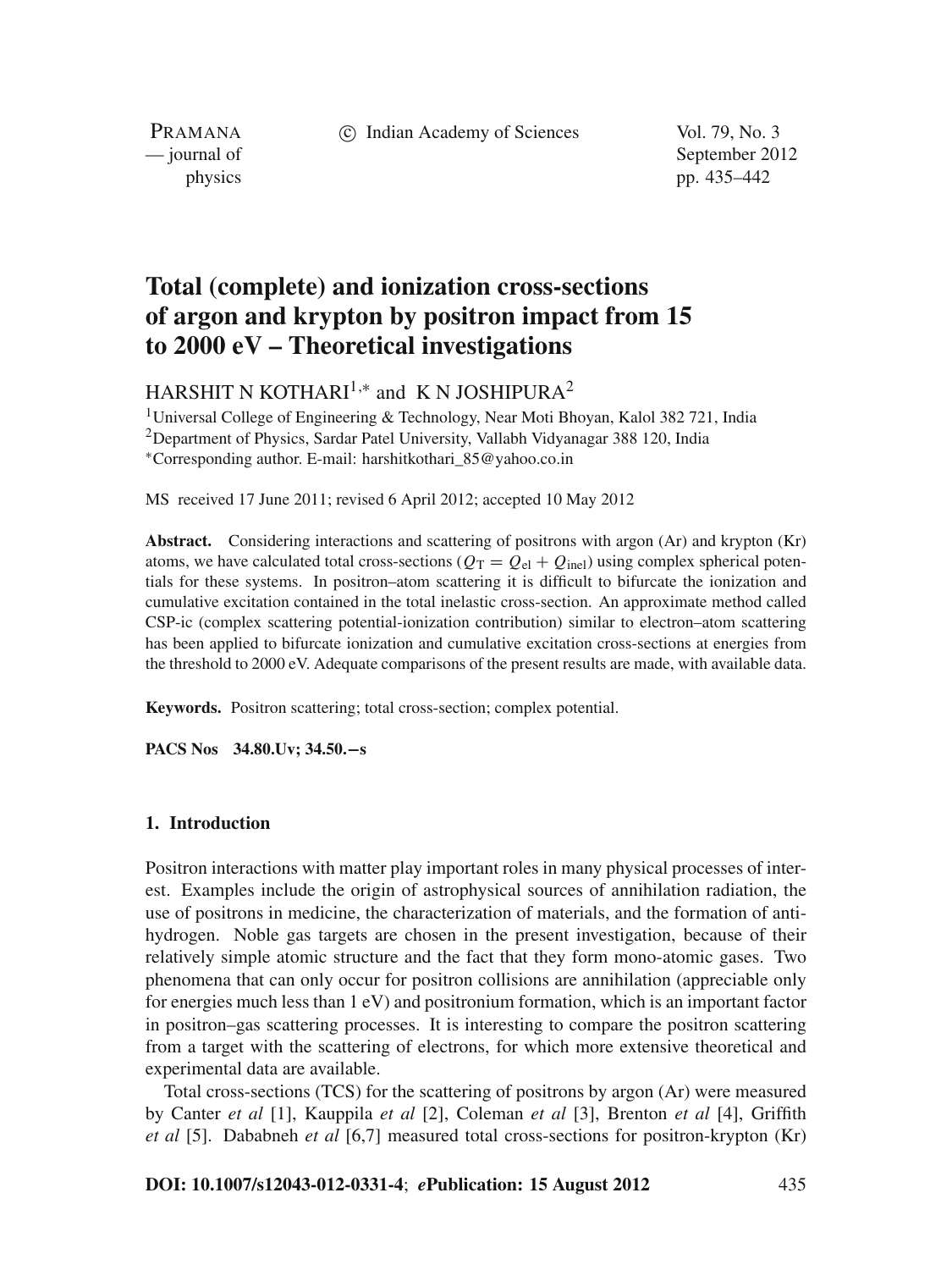#### *Harshit N Kothari and K N Joshipura*

scattering. Karwasz *et al* [8] have measured total cross-sections for both Ar and Kr targets. Theoretical calculations were done by Baluja and Jain [9] using variable phase approach, and also by Reid and Wadehra [10] along the lines of their method for electron–atom/molecule scattering. Bluhme *et al* [11] have measured the total ionization cross-sections of positron impact with Ar and Kr. Mori and Sueoka [12] measured ionization and excitation cross-sections for helium, neon and argon targets. The single ionization cross-sections of Ar in positron impact were measured by Knudsen *et al* [13], Jacobsen *et al* [14] and Moxom *et al* [15]. Parcell *et al* [16] have determined all crosssections of Ar and Kr using the method of polarized orbital and distorted waves up to 200 eV. Campeanu *et al* [17] have calculated ionization cross-sections of all noble gases using distorted wave model. Kara *et al* [18] have measured single and double ionization cross-sections of Kr. Fornari *et al* [19] measured the positronium formation cross-section of He, Ar and H2. Marler *et al* [20] have measured positronium formation as well as ionization cross-sections of all noble gases. Recently, McEachran and Stauffer [21] have calculated elastic differential cross-sections of Ar using optical potential approach.

Krishnakumar and Srivastava [22] have measured the electron impact ionization of Ar and Kr. Vinodkumar *et al* [23] have calculated elastic, ionization and total cross-sections for all noble gases by electron impact except for radon, using spherical complex optical potential (SCOP) method along with CSP-ic approach in the energy region from ionization threshold to 2000 eV. We have recently examined the relative contribution of excitations and ionization in  $e^+$ -He, Ne, N<sub>2</sub> and CO scattering [24–26].

Now the present paper investigates positron scattering from Ar and Kr atoms.

#### **2. Theory**

For positrons, our theoretical method CSP-ic has been discussed in detail in [26] and is well explained for electrons in [27–30]. Therefore, only essential details of the calculations are given here. The method basically starts with positron scattering in complex potential as follows:

$$
V(r, E_{i}) = V_{\text{st}}(r) + V_{\text{pol}}(r) + i V_{\text{abs}}(r, E_{i}).
$$
\n(1)

In eq. (1), the real part consists of static potential  $V_{\text{st}}(r)$  and polarization potential  $V_{\text{pol}}(r)$ and imaginary part consists of absorption potential  $V_{\text{abs}}(r)$  as described in [10]. The polarization potential we have used is described in [9]. The imaginary absorption term *V*abs in the complex potential is an energy-dependent potential that accounts for all possible inelastic scattering channels cumulatively, and has the generic form, developed by [10,26,27]. Presently, for Ar and Kr we have fixed the energy gap  $\Delta$  at  $E_{\text{Ps}}$  [25,26], as shown in table 1.

After generating the full complex potential of eq. (1) for a given positron–atom system, we treat it exactly in a partial wave analysis by solving the first-order differential equations for the real ( $\delta_R$ ) and imaginary ( $\delta_I$ ) parts of the complex phase shifts function. This is done using the variable phase approach of [31].

The total (complete) cross-sections  $Q_T$  obtained from the complex spherical potential are such that

$$
Q_{\rm T}(E_{\rm i}) = Q_{\rm el}(E_{\rm i}) + Q_{\rm inel}(E_{\rm i}),\tag{2}
$$

436 *Pramana – J. Phys.***, Vol. 79, No. 3, September 2012**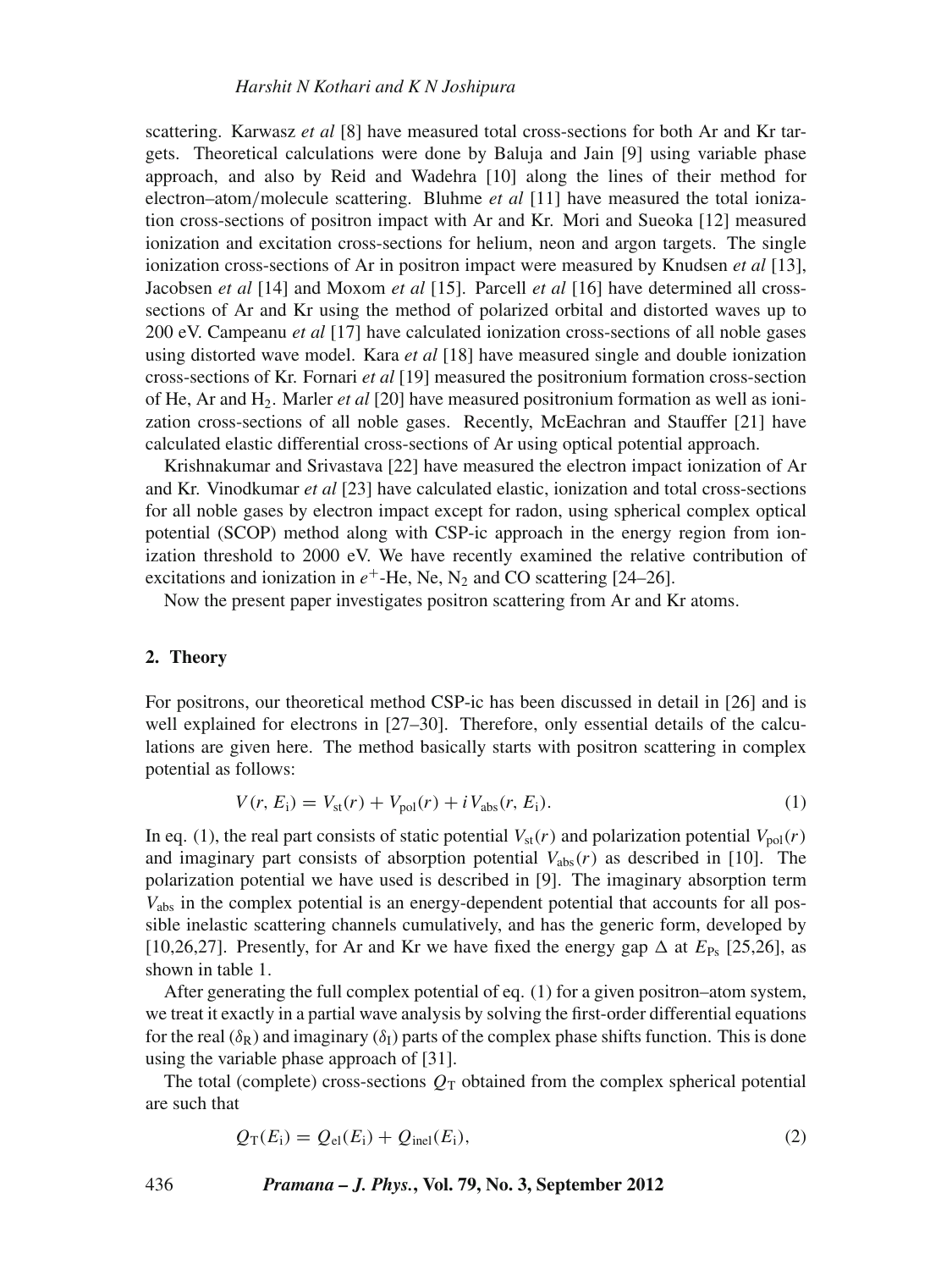#### *Total (complete) and ionization cross-sections of Ar and Kr*

| Target | Ionization potential<br>$(I_p)$ [32] (eV) | Polarizability $a_0^3$ | Energy gap<br>$\Delta$ (eV) |
|--------|-------------------------------------------|------------------------|-----------------------------|
| Ar     | 15.76                                     | 11.08                  | 8.96                        |
| Kr     | 13.99                                     | 16.76                  | 7.19                        |

**Table 1.** Properties of the present targets used in the calculations.

where  $Q_{el}$  is the total elastic cross-section and  $Q_{inel}$  is the total (cumulative) inelastic cross-section at a given incident energy *E*i. The total inelastic cross-section results from contributions of positronium formation, excitations and ionizations of the target atom, so that [26]

$$
Q_{\text{inel}}(E_i) = Q_{\text{Ps}} + \sum Q_{\text{exc}} + \sum Q_{\text{ion}}.
$$
 (3)

The first term on the right-hand side of eq. (3) is positronium formation cross-section, second term is the sum over total discrete-excitation cross-sections for all accessible transitions in the atom, while the third term indicates the sum of the total cross-sections of all allowed (single, double etc.) ionization processes. Presently the last term will be simply denoted by *Q*ion.

Now, we introduce the quantity

$$
Q_{\rm in}(E_{\rm i}) = Q_{\rm inel} - Q_{\rm Ps}.\tag{4}
$$

This is such that  $V_{\text{abs}} = 0$ , for  $E_i \leq \Delta$ . The cross-section  $Q_{\text{inel}}$  as calculated from our complex potential contains  $Q_{\text{Ps}}$ ,  $\sum Q_{\text{exc}}$  and  $Q_{\text{ion}}$  as in eq. (3).

To ascertain the contribution of  $Q_{\text{ion}}$ , first we have to subtract  $Q_{\text{Ps}}$  from the calculated  $Q_{\text{inel}}$  in order to obtain  $Q_{\text{in}}$ , i.e.  $(Q_{\text{ion}} + \sum Q_{\text{exc}})$ . It is possible to extend the usual complex potential formulation by a method called complex scattering potential-ionization contribution (CSP-ic) to deduce  $Q_{\text{ion}}$  from the  $Q_{\text{in}}$ . To employ the method presently for positrons, let us introduce a break-up ratio function,

$$
R(E_i) = \frac{Q_{\text{ion}}(E_i)}{Q_{\text{in}}(E_i)}.
$$
\n
$$
(5)
$$

Obviously  $R = 0$  when  $E_i \leq I$ .

Let  $E_{p'}$  denote the incident energy at which  $Q_{in}$  achieves its maximum value (table 2).  $R_p$  is the value of the above ratio at incident energy equal to  $E_p$  and it is found to be around 0.7 to 0.8 at the peak of  $Q_{\text{inel}}$  in the case of electrons, and we had  $R_{\text{p}} = 0.7$  in *e*<sup>−</sup>-Ar, Kr scattering [23]. We adopt the same value here for the ionization of Ar, Kr by positron scattering.

Now, for the actual calculation of  $Q_{\text{ion}}$  from our  $Q_{\text{in}}$  we need  $R(E_i)$  as a continuous function of energy  $E_i$ . Therefore,  $[23,27,28]$ 

$$
R(E_i) = 1 - f(U) = 1 - C_1 \left[ \frac{C_2}{(U + a)} + \frac{\ln U}{U} \right]
$$
 (6)

*Pramana – J. Phys.***, Vol. 79, No. 3, September 2012** 437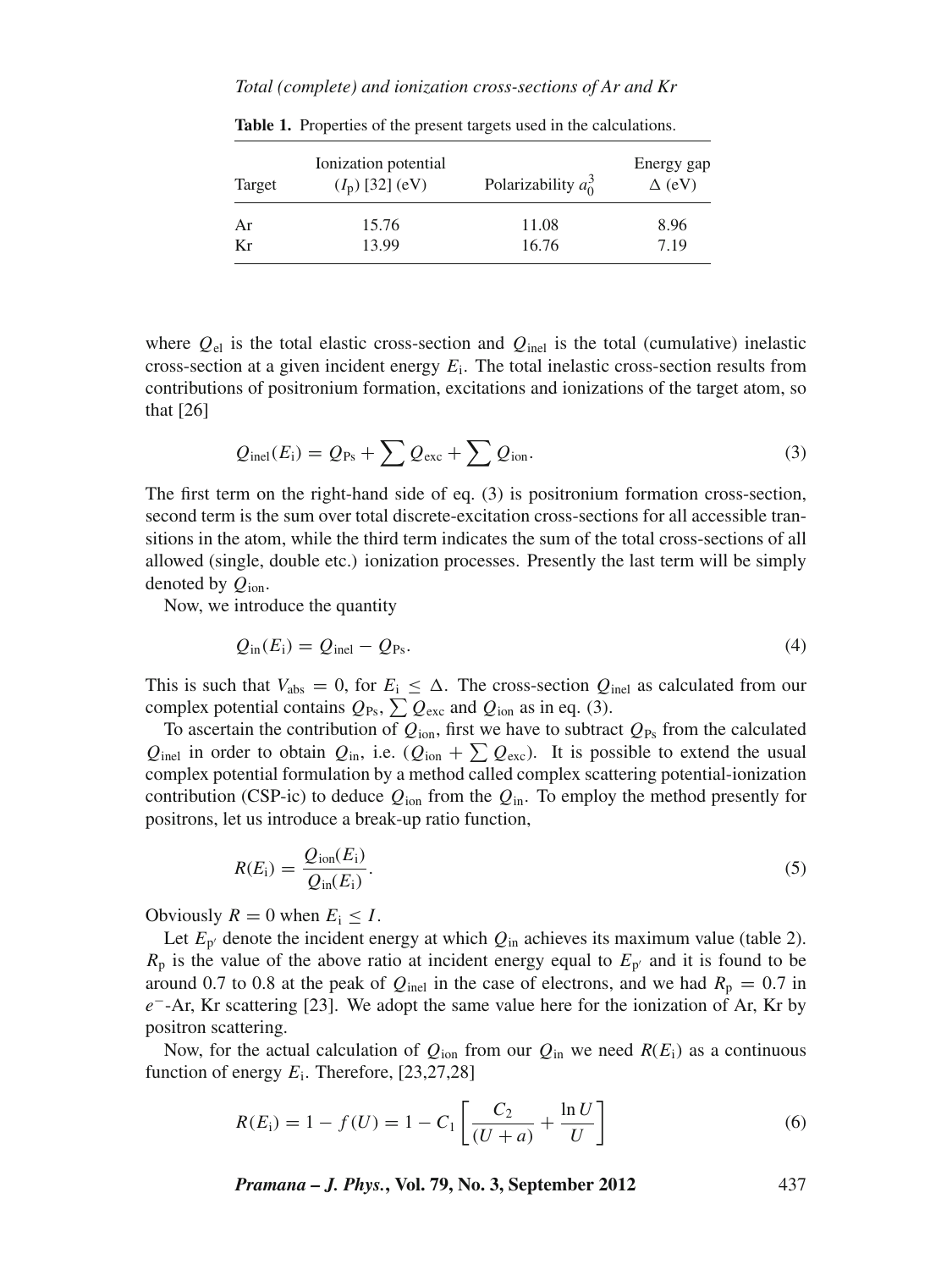## *Harshit N Kothari and K N Joshipura*

| Target | Energy at the peak<br>$E_{p'}$ (eV) | a     | C <sub>1</sub> | C,       |
|--------|-------------------------------------|-------|----------------|----------|
| Ar     | 90                                  | 5.634 | $-0.965$       | $-6.875$ |
| Кr     | 85                                  | 7.454 | $-1.093$       | $-7.728$ |

**Table 2.** Parameters of the present targets used in the calculations.

with

$$
U = \frac{E_i}{I}.\tag{7}
$$

Details of evaluation of parameters  $a, C_1$  and  $C_2$  are explained in [26].

The target properties, viz., ionization potential, polarizability, energy at the peak *E*<sup>p</sup> and energy gap  $\Delta$ , together with the three parameters of the present targets are listed in tables 1 and 2.

## **3. Results and discussion**

Our interest in this paper is to calculate ionization cross-sections in the background of total (complete) scattering of positrons, inclusive of all the allowed channels. It is meaningful to calculate the important cross-section  $Q_{\text{ion}}$  from  $Q_{\text{in}}$  which is complicated by the presence of positronium formation. We have organized the discussion of our present results along with comparisons separately for Ar and Kr in two parts as follows.

# 3.1 *e*<sup>+</sup>*-Argon scattering*

Let us start the discussion with the total (complete) cross-sections  $Q_T$  for positrons upon Ar atoms, for which the measurements over a wide energy range were done by Kauppila *et al* [2], as against the high-energy measurements of Brenton *et al* [4] and Griffith *et al* [5]. As can be seen from figure 1, the present results on  $Q_T$  of  $e^+$ -Ar scattering are satisfactorily matching with all the above experimental results [2–5]. Theoretical calculations for these targets were done by Baluja and Jain [9] and also by Reid and Wadehra [10]. Notably, at low energies, the shape of positron  $Q<sub>T</sub>$  curve differs significantly from the electron  $Q_T$  curve of a given target due to difference in the interaction potentials, apart from the Ps formation. In this context, the present calculations on  $e^+$ -Ar system correctly reproduce the shape of the  $Q_T$  curve and the peak around 30 eV. We have compared the present *Q*el cross-sections with calculated differential elastic cross-sections of McEachran and Stauffer [21] (by integrating their results) in table 3. For clarity, we have not compared our elastic cross-sections and also not shown our total inelastic cross-sections *Q*inel in figure 1. We have tabulated these results in table 3.

Next we discuss our calculated ionization cross-sections. A good comparison is possible with the available data of  $Q_{\text{ion}}$  [13,14,16,17,20]. Below 100 eV, the present  $Q_{\text{ion}}$ seems to be a good match with other results. The measurements of Knudsen *et al* [13] are much higher at peak energy of *Q*ion. Our present *Q*ion are slightly higher at high energies. The results of Parcell *et al* [16] are also higher than other results at peak energy. The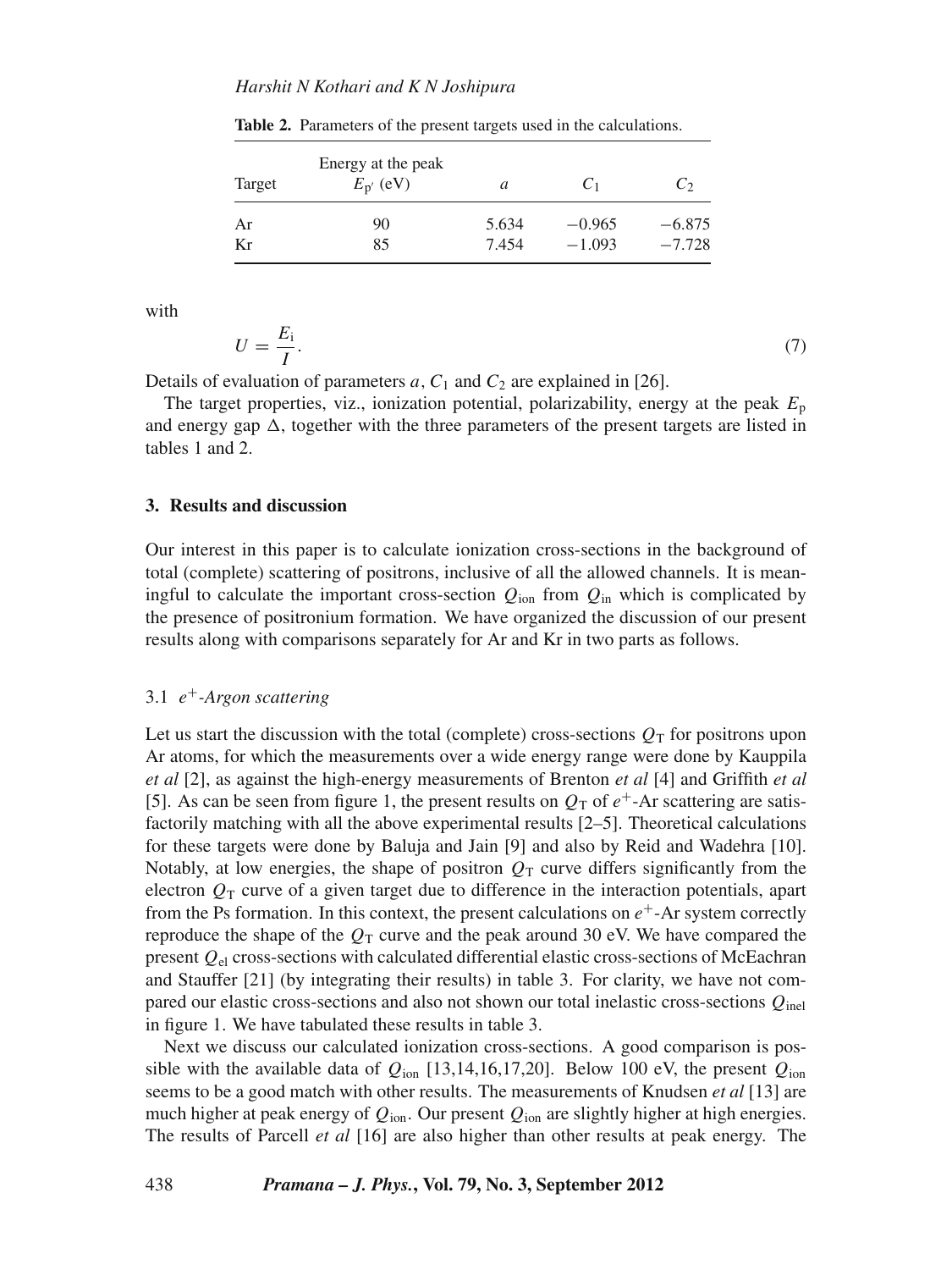

**Figure 1.** Various total cross-sections for  $e^+$ -Ar scattering. Red solid line: present  $Q_T$ ; black star: Kauppila *et al* [2]  $Q_T$ ; magenta square: Griffith *et al* [5]  $Q_T$ ; white triangle: Brenton *et al* [4]  $Q_T$ ; black solid line: present  $Q_{\text{ion}}$ ; black filled circle: Jacobsen *et al* [14]*Q*ion; blue filled triangle: Knudsen *et al* [13] *Q*ion; cross: Marler *et al* [20] *Q*ion; magenta dot: Parcell *et al* [16] *Q*ion; blue dash–dot: Campeanu *et al* [17] *Q*ion; pink open circle: Krishnakumar and Srivastava [22] *Q*ion of the electron; white tetragonal: Marler *et al* [20]  $Q_{\text{Ps}}$ ; magenta solid line: present  $\sum Q_{\text{exc}}$ .

results of Campaneu *et al* [17] are in good accord with our results in 40–200 eV energy range. At high energies, our results of *Q*ion are higher than other measurements. The electron impact ionization of Krishnakumar and Srivastava [22] is found to be higher than positron impact ionizations at low energies. At peak position, electron impact *Q*ion are nearly equal to positron impact *Q*ion.

The Ps formation cross-sections required to calculate the present  $Q_{\text{ion}}$  are adopted from Marler *et al* [20], and the same are also shown in figure 1. The lowest curve in this figure is  $\sum Q_{\text{exc}}$ . Above 50 eV, the excitation sum exceeds the Ps formation cross-sections. Our present total excitation cross-sections are higher than  $Q_{\text{Ps}}$  above 50 eV. The peak of  $Q_{\text{in}}$ (not shown in figure for clarity) is found to be at 90 eV for present results on Ar.

# 3.2 *e*<sup>+</sup>*-Krypton scattering*

Consider first the total (complete) cross-sections  $Q_T$  for Kr atoms. The experimental total cross-sections of *e*<sup>+</sup>-Kr scattering were measured by Dababneh *et al* [6,7] and these are found to be close to our results at low and high energy. There is some disagreement at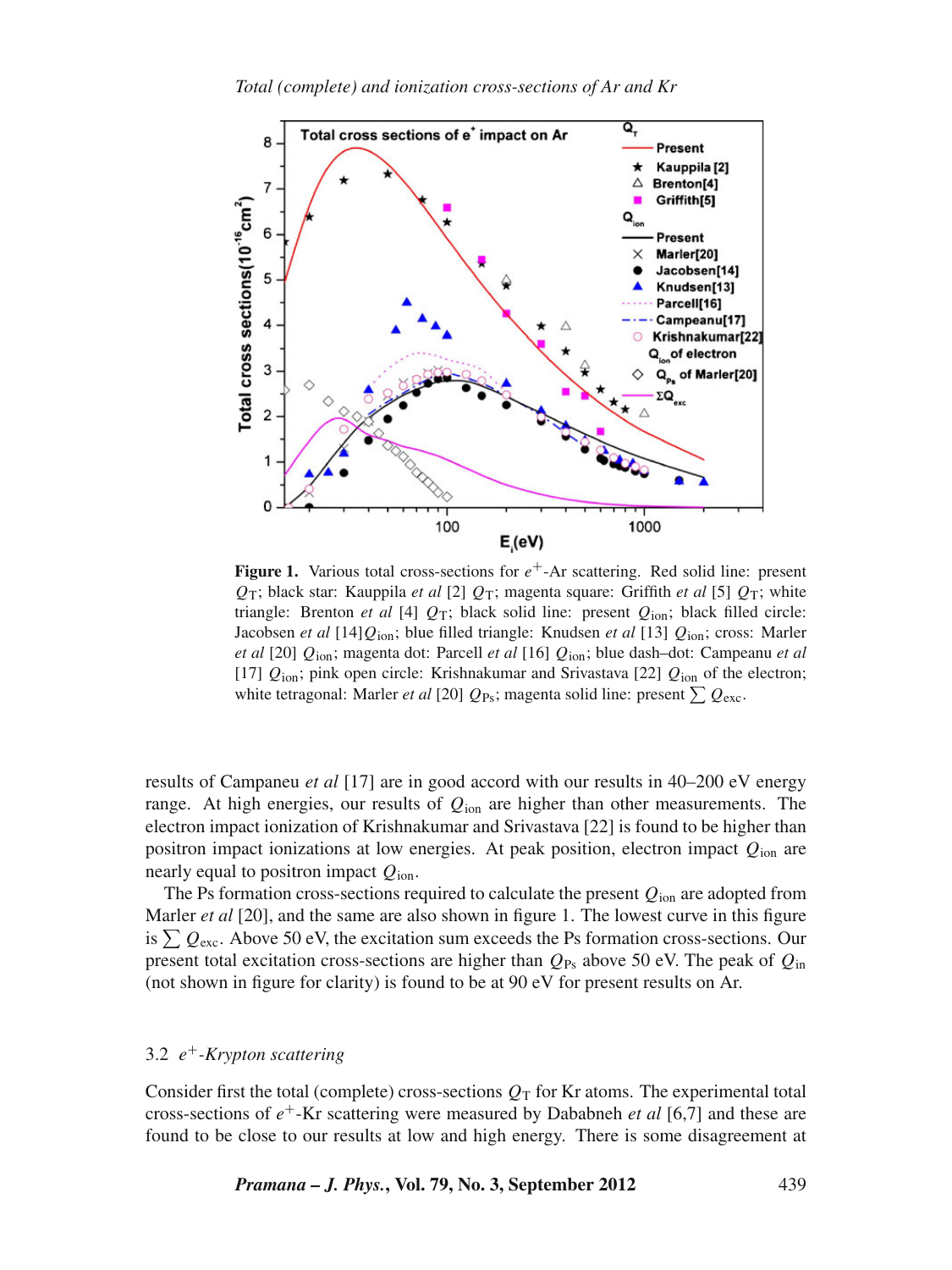|          | Ar                      |                       |                              |                | Kr                      |                       |                              |                  |
|----------|-------------------------|-----------------------|------------------------------|----------------|-------------------------|-----------------------|------------------------------|------------------|
| $E$ (eV) | Present<br>$Q_{\rm el}$ | $Q_{el}$ of<br>$[21]$ | Present<br>$Q_{\text{inel}}$ | $Q_{\rm ion}$  | Present<br>$Q_{\rm el}$ | $Q_{el}$ of<br>$[21]$ | Present<br>$Q_{\text{inel}}$ | $Q_{\text{ion}}$ |
|          |                         |                       |                              |                |                         |                       |                              |                  |
| 15       | 2.03                    | 2.53                  | 2.92                         | $\overline{0}$ | 3.40                    |                       | 6.26                         | 0.16             |
| 20       | 2.10                    | 2.37                  | 4.62                         | 0.42           | 3.52                    | 3.46                  | 7.42                         | 1.22             |
| 30       | 2.35                    | 2.31                  | 5.51                         | 1.41           | 3.60                    |                       | 7.45                         | 2.31             |
| 40       | 2.40                    |                       | 5.44                         | 1.97           | 3.47                    |                       | 6.98                         | 2.84             |
| 50       | 2.35                    | 2.19                  | 5.19                         | 2.27           | 3.28                    |                       | 6.52                         | 3.19             |
| 60       | 2.25                    |                       | 4.92                         | 2.47           | 3.09                    | 2.61                  | 6.13                         | 3.44             |
| 70       | 2.14                    |                       | 4.67                         | 2.60           | 2.92                    |                       | 5.80                         | 3.61             |
| 80       | 2.03                    |                       | 4.45                         | 2.69           | 2.77                    |                       | 5.51                         | 3.72             |
| 90       | 1.93                    |                       | 4.25                         | 2.78           | 2.64                    |                       | 5.27                         | 3.73             |
| 100      | 1.84                    |                       | 4.07                         | 2.78           | 2.52                    |                       | 5.05                         | 3.69             |
| 200      | 1.30                    | 1.5                   | 2.93                         | 2.44           | 1.80                    |                       | 3.75                         | 3.05             |
| 300      | 1.06                    | 1.35                  | 2.35                         | 2.07           | 1.45                    |                       | 3.10                         | 2.68             |
| 400      | 0.91                    |                       | 1.99                         | 1.81           | 1.24                    |                       | 2.69                         | 2.41             |
| 500      | 0.81                    |                       | 1.74                         | 1.61           | 1.10                    |                       | 2.40                         | 2.19             |
| 600      | 0.73                    |                       | 1.55                         | 1.45           | 1.00                    |                       | 2.18                         | 2.02             |
| 700      | 0.67                    |                       | 1.40                         | 1.33           | 0.93                    |                       | 2.01                         | 1.88             |
| 800      | 0.62                    |                       | 1.28                         | 1.23           | 0.86                    |                       | 1.86                         | 1.76             |
| 900      | 0.59                    |                       | 1.18                         | 1.14           | 0.81                    |                       | 1.74                         | 1.66             |
| 1000     | 0.55                    |                       | 1.10                         | 1.06           | 0.77                    |                       | 1.64                         | 1.57             |
| 2000     | 0.37                    |                       | 0.67                         | 0.66           | 0.54                    |                       | 1.07                         | 1.05             |

**Table 3.** Present elastic, total inelastic and ionization cross-sections of Ar and Kr.

intermediate energy. The shape of our  $Q_T$  curve is similar to that of the theoretical results of [9] and [10]. For elastic scattering we have differential elastic cross-sections, only at 20 and 60 eV, which we got from McEachran and Stauffer [21]. In table 3, we have compared the integrated elastic cross-sections of [21] with our present elastic cross-sections *Q*el.

In the case of Kr, in order to calculate  $Q_{\text{in}}$ , we subtracted  $Q_{\text{Ps}}$  of Marler *et al* [20] from our present calculated values of *Q*inel. We have calculated the ionization cross-sections  $Q_{\text{ion}}$  using the CSP-ic method given in eqs (7)–(9), as in Ar. The peak position of  $Q_{\text{in}}$ (not shown in figure 2) of our present results is at 85 eV.

At peak position, our positron impact  $Q_{\text{ion}}$  are lower than the results of [18,20], but matches with calculated results of Campaneu *et al* [17]. Results of Marler *et al* [20] are higher than other results at peak position. At high energies, our positron impact *Q*ion are higher than that of Kara *et al* [18]. We have shown that electron impact ionization of Krishnakumar and Srivastava [22] are close to our results at high energies. At low energies, the electron impact  $Q_{\text{ion}}$  are higher than positron impact  $Q_{\text{ion}}$ . The Ps formation cross-sections of Marler *et al* [20] are also shown in figure 2. The lowest curve of the present  $\sum Q_{\text{exc}}$  exceeds  $Q_{\text{Ps}}$  after 40 eV.

The peak of  $Q_{in}$  (not shown in figure for clarity) is found to be at 85 eV for the present results on Kr. In table 3 we have shown present elastic  $(Q_{el})$ , inelastic  $(Q_{inel})$  crosssections and *Q*ion of both targets.

440 *Pramana – J. Phys.***, Vol. 79, No. 3, September 2012**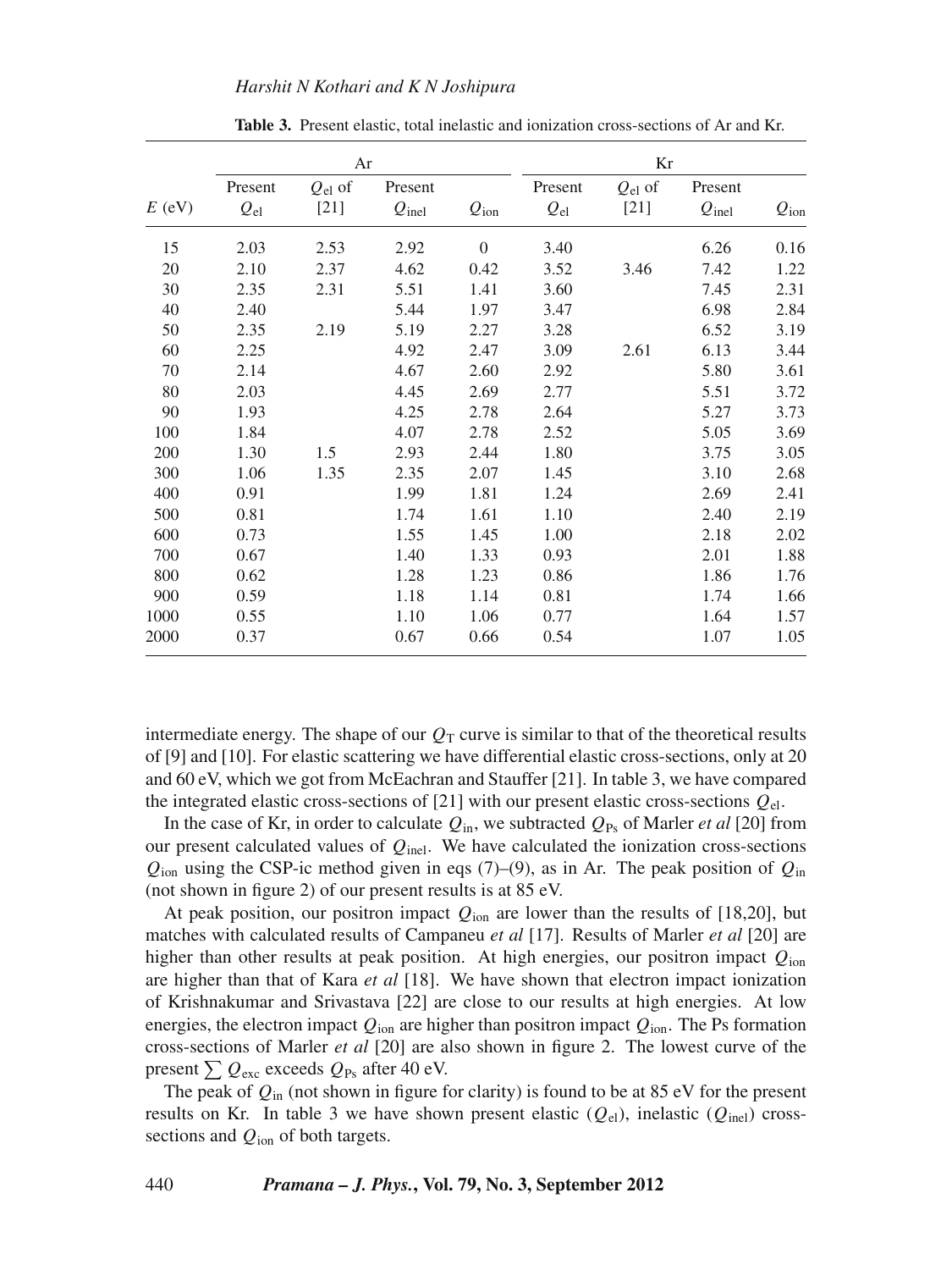

**Figure 2.** Various total cross-sections for  $e^+$ -Kr scattering. Magenta solid line: present *Q*T; white circle: Dababneh *et al* [6] *Q*T; black filled circle: Dababneh *et al* [7] *Q*T; black solid line: present *Q*ion; black filled triangle: Marler *et al* [20]; white tetragonal: Kara *et al* [18]; red solid line: Campeanu *et al* [17] *Q*ion; magenta sphere: Krishnakumar and Srivastava [22]  $Q_{\text{ion}}$  of the electron; cross:  $Q_{\text{Ps}}$  of Marler [20]; short dash: present  $\sum Q_{\text{exc}}$ .

# **4. Conclusions**

In conclusion, the application of complex potential formulation along with the present CSP-ic approximation enables us to calculate the major total cross-sections of positron impact with target atoms Ar and Kr. In this paper, the basic approach of complex positron scattering potential is employed to derive the important total cross-sections for Ar and Kr atoms which gives reasonably good agreement with other measurements [2,4–7], as discussed already. From the well-established CSP-ic method, we can calculate *Q*ion successfully with  $\sum Q_{\text{exc}}$  as an important by-product. We also find that in the case of Ar and Kr atoms, electrons are more ionizing compared to positrons at lower energies. Our present  $e^+$  impact  $Q_{\text{ion}}$  of Kr is lower than  $e^-$  impact  $Q_{\text{ion}}$  at peak energy, whereas in the case of *e*<sup>+</sup> impact *Q*ion of Ar, at peak and after the peak both are nearly equal. Our present results of *Q*ion are well-matched with theoretical results of Campaneu *et al* [17] at peak region. But, some discrepancies are still there with experimental measurements.

Our present elastic cross-sections are slightly different from the results of McEachran and Stauffer [21]. The nature of our present elastic cross-sections of Ar and Kr is quite similar to Ne as in [25]. In view of the present results and comparisons made in this paper, it seems possible to prepare recommended data sets for various total cross-sections of positron scattering with Ar and Kr atoms.